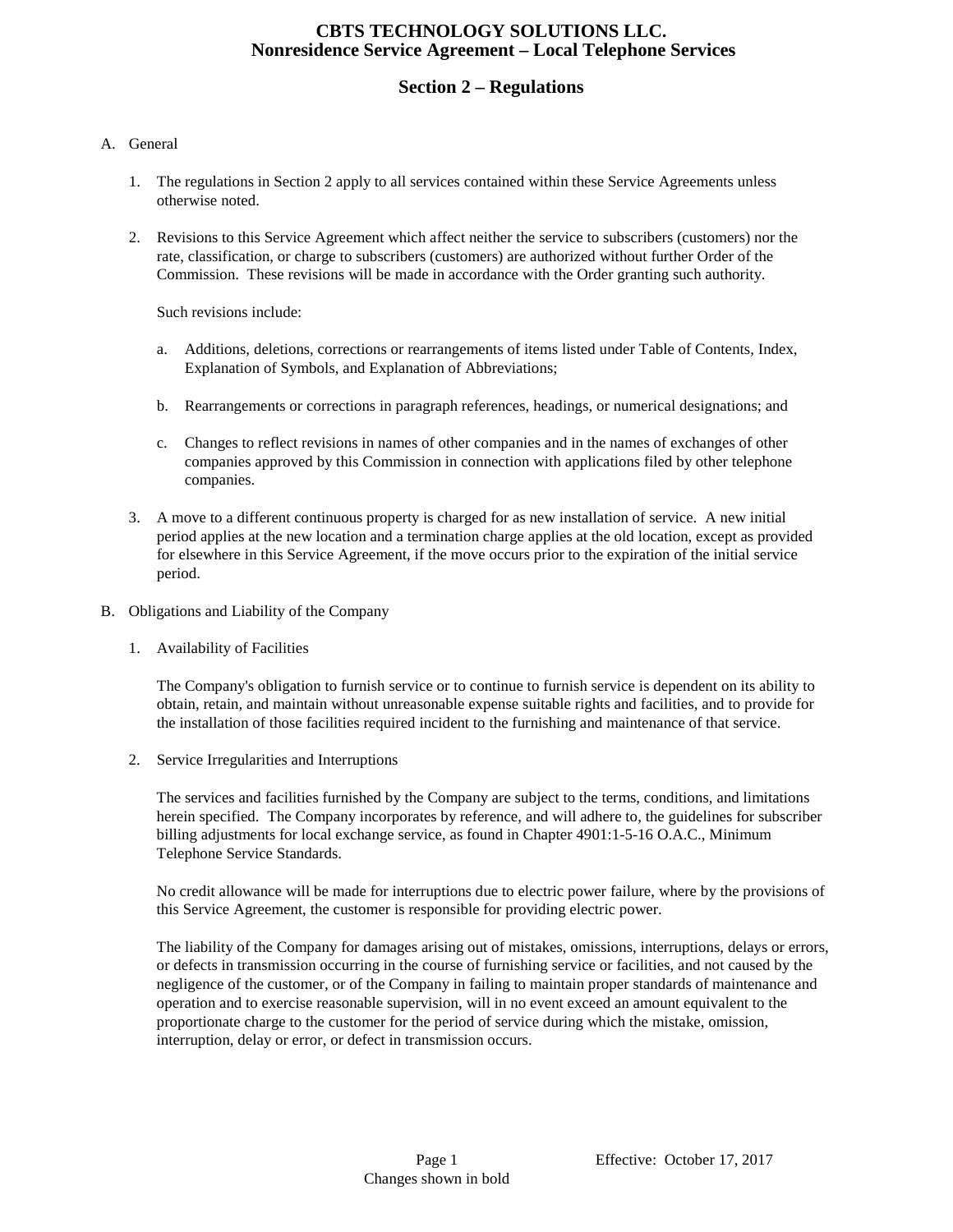# **Section 2 – Regulations**

The customer indemnifies and saves the Company harmless against claims for libel, slander, or infringement of copyright arising from the material transmitted over its facilities; against claims for infringement of patents arising from combining with, or using in connection with, facilities of the Company, apparatus and systems of the customer; and against all other claims arising out of any act or omission of the customer in connection with the facilities provided by the Company; and against any and all losses from damage to the customer's facilities or equipment attached or connected to facilities furnished by the Company.

#### 3. Transmitting Messages

The Company does not undertake to transmit messages but offers the use of its facilities for communications between its customers.

4. Use of Connecting Company Lines

When the lines of other companies are used in establishing connections to points not reached by the Company's lines, the Company is not liable for any act or omission of the other company or companies.

5. Defacement of Premises

The Company is not liable for any defacement or damage to the customer's premises resulting from the existence of the Company's equipment and associated wiring on such premises, or from the installation or removal thereof, when such defacement or damage is not the result of the Company's negligence.

When the customer is a tenant and requests an installation that could, in the opinion of the Company, result in damage to the property of the owner, the customer must obtain, prior to installation, a written release from the owner or his authorized agent absolving the Company of liability.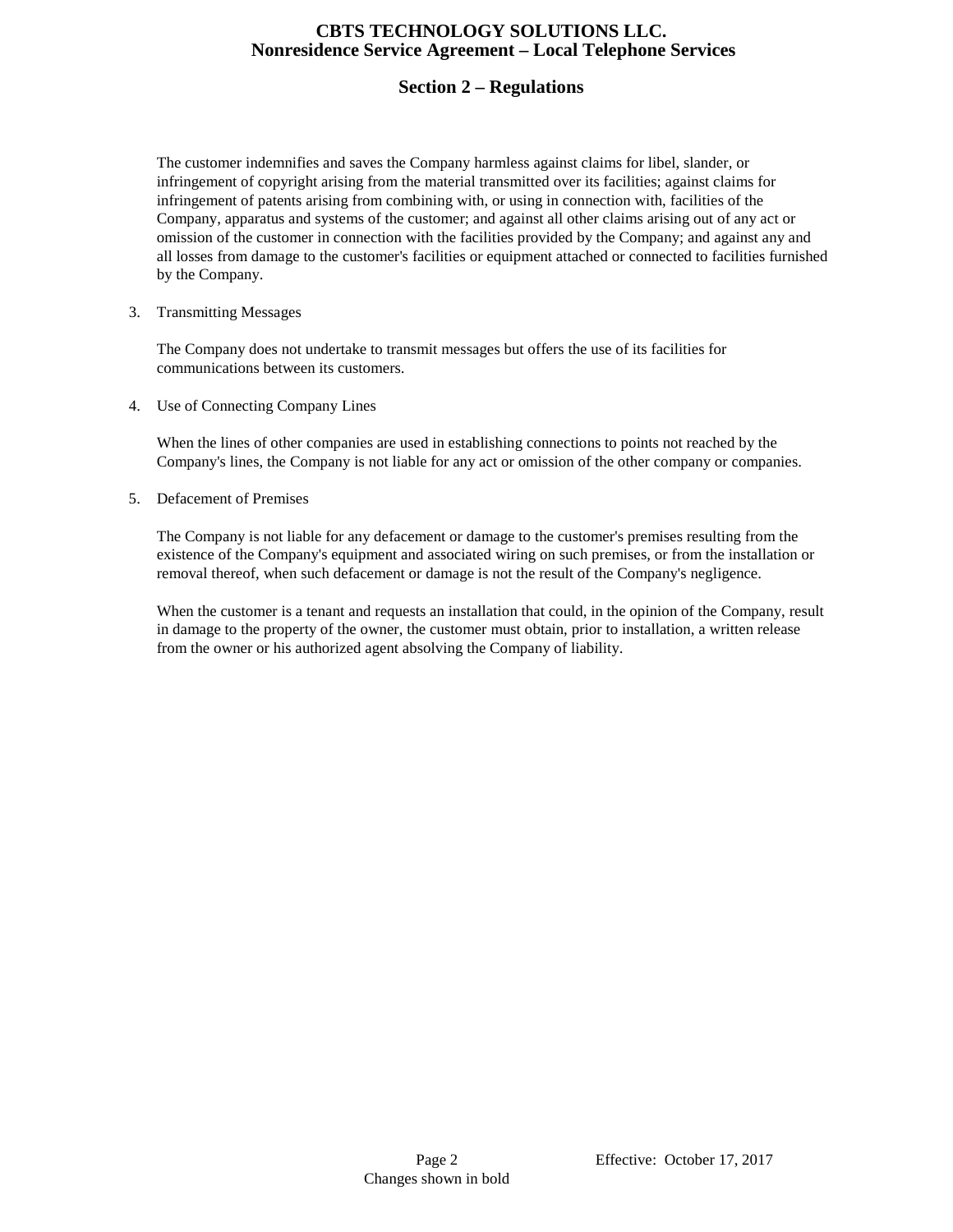# **Section 2 – Regulations**

#### C. Use of Services and Facilities

- 1. Ownership and Use of Service and Equipment
	- a. General

Equipment and lines furnished by the Company on the premises of a customer are the property of the Company, whose agents and employees have the right to enter the premises at any reasonable hour for the purpose of installing, inspecting, maintaining, or repairing the equipment and lines, or upon termination of the service, for the purpose of removing the equipment or lines.

Equipment furnished by the Company must, upon termination of service for any cause whatsoever, be returned to it in good condition, except for reasonable wear and tear.

Customer-provided equipment or protective circuitry may be connected to the telecommunications network in accordance with provisions of the Federal Communications Commission's registration program, as are now in effect or may become effective.

b. Resale

All services in this Service Agreement are available for resale by PUCO certified Competitive Local Exchange Carriers (CLECs) on a non-discriminatory basis at the rates and charges shown in this Service Agreement, unless otherwise noted in this Service Agreement.

- 2. Connections of Customer-Provided Terminal Equipment and Communications Systems
	- a. General Provisions
		- 1. General

Customer-provided terminal equipment and communications systems may be connected at the customer's premises to telecommunications services furnished by the Company, where the connections are made in accordance with the provisions of Part 68 of the Federal Communications Commission's (FCC's) Rules and Regulations, and any Company tariffs and Service Agreements.

2. Responsibility of the Customer

The customer is responsible for the installation, operation and maintenance of any customerprovided terminal equipment or communications system. No customer-provided terminal equipment or communications systems or combinations thereof may require change in or alteration of the equipment or services of the Company, cause electrical hazards to Company personnel, damage to Company equipment, malfunction of Company billing equipment, or degradation of service to persons other than the user of the subject terminal equipment or communications system, the calling or called party. Upon notice from the Company that customer-provided terminal equipment or communications system is causing such a hazard, damage, malfunction or degradation of service, the customer must make whatever changes are necessary to remove or prevent the hazard, damage, malfunction or degradation of service.

The customer is responsible for the payment of a Maintenance of Service Charge as provided in this Service Agreement for visits by a Company employee to the customer's premises when a service difficulty or trouble report results from the use of customer-provided terminal equipment or communications system.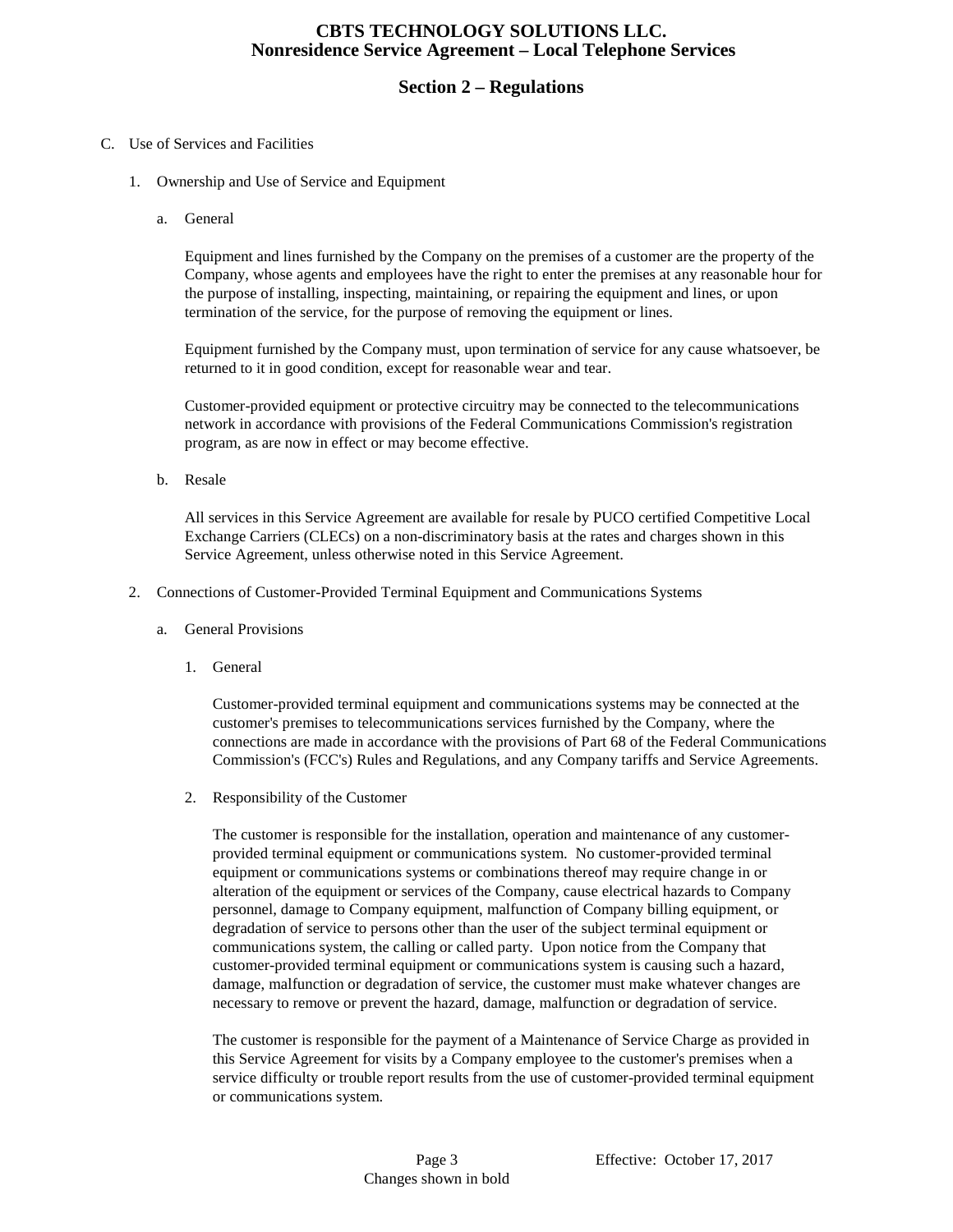## **Section 2 – Regulations**

#### 3. Responsibility of The Company

Telecommunications services are not represented as adapted to the use of customer-provided terminal equipment or communications systems. Where customer-provided terminal equipment or communications systems are used with telecommunications services, the responsibility of the Company is limited to furnishing service components suitable for telecommunications services and to the maintenance and operation of service components in a proper manner for those services. Subject to this responsibility, the Company is not responsible for (1) the through-transmission of signals generated by the customer-provided terminal equipment or communications systems, or for the quality of, or defects in this transmission; or (2) the reception of signals by customerprovided terminal equipment or communications systems; or (3) address signaling, where this signaling is performed by customer-provided signaling equipment.

At the customer's request, the Company will provide the interface parameters needed to permit customer-provided terminal equipment to operate properly with the Company's telecommunications services.

The Company may make changes in its telecommunications services, equipment, operations or procedures, where these changes are consistent with Part 68 of the FCC's Rules and Regulations. If changes made by the Company can be reasonably expected to render any customer's communications system or terminal equipment incompatible with telecommunications services, or require modification or alteration of the customer-provided communications systems or terminal equipment, or otherwise materially affect its use or performance, the customer will be given adequate notice of the changes in writing, to allow the customer an opportunity to maintain uninterrupted service.

4. Recording of Two-Way Telephone Conversations

The recording of two-way telephone conversations is governed by state and federal laws and regulations.

5. Violation of Regulations

When any customer-provided terminal equipment or communications system is used with telecommunications services in violation of any of the provisions in this Section 2, part C.2, the Company will take whatever immediate action is necessary for the protection of the telecommunications network and Company employees, and will promptly notify the customer of the violation.

The customer must discontinue use of the terminal equipment or communications system or correct the violation and must confirm in writing to the Company within 10 days, following the receipt of written notice from the Company, that such use has ceased or that the violation has been corrected. Failure of the customer to discontinue such use or to correct the violation and to give the required written confirmation to the Company within the time stated above will result in suspension of the customer's service until the customer complies with the provisions of this Service Agreement.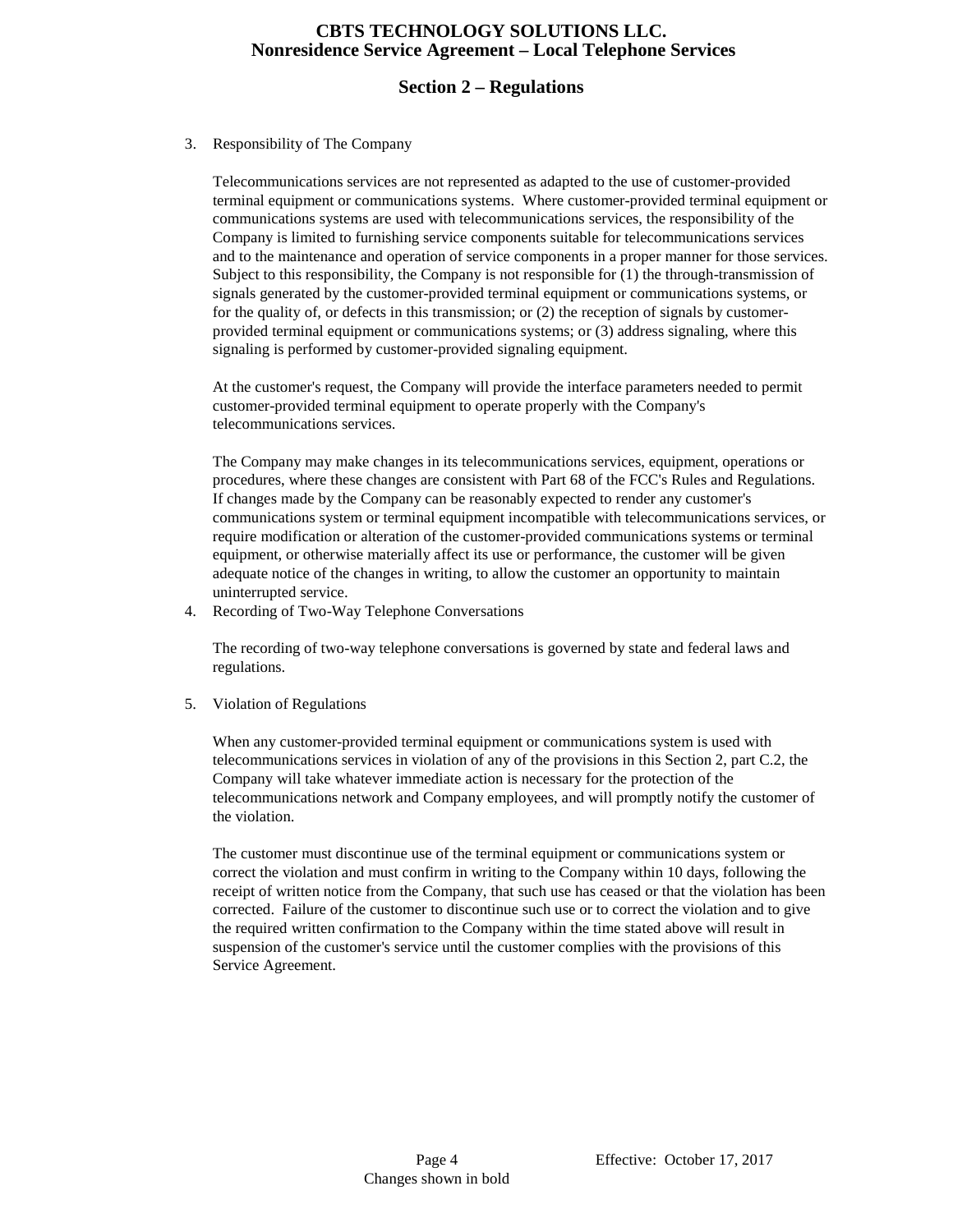#### **Section 2 – Regulations**

b. Connections of Registered Equipment

The term "Registered Equipment" denotes equipment which complies with and has been approved within the registration provisions of FCC Part 68.

Customer-provided registered terminal equipment, registered protective circuitry, and registered communications systems may be directly connected to the telecommunications network at the customer premises, subject to FCC Part 68.

c. Premises Wiring Associated With Registered Communications Systems

Premises wiring is wiring which connects separately-housed equipment entities or system components to one another, or wiring which connects an equipment entity or system component with the telephone network interface or demarcation point not within an equipment housing. All premises wiring, whether fully protected or unprotected, must be installed in compliance with FCC Part 68.

Customers who intend to connect premises wiring other than fully protected to the telephone network must give advance notice to the Company in accordance with the procedures specified in FCC Part 68 or as otherwise authorized by the FCC.

- D. Establishment and Furnishing of Service
	- 1. Application for Service

The Company may refuse an application for service if objection is made by or on behalf of any governmental authority to furnishing the service.

An application for service becomes a contract upon the establishment of service. Neither the contract nor any rights acquired under it may be assigned or transferred in any manner except as specifically provided for in this Service Agreement. Requests for additional service, when established, become a part of the original contract, except that each item of additional service is furnished subject to payment of applicable charges.

If an applicant has an outstanding account with the Company, the Company reserves the right to reject application for service until the amount due for local services included in this Service Agreement has been paid in full. A contract for service may be transferred to another individual, partnership, association, or corporation. No billing adjustment for local exchange service previously furnished will be made and the new customer must assume all outstanding indebtedness of the original customer. No charge applies to service transferred in accordance with these provisions.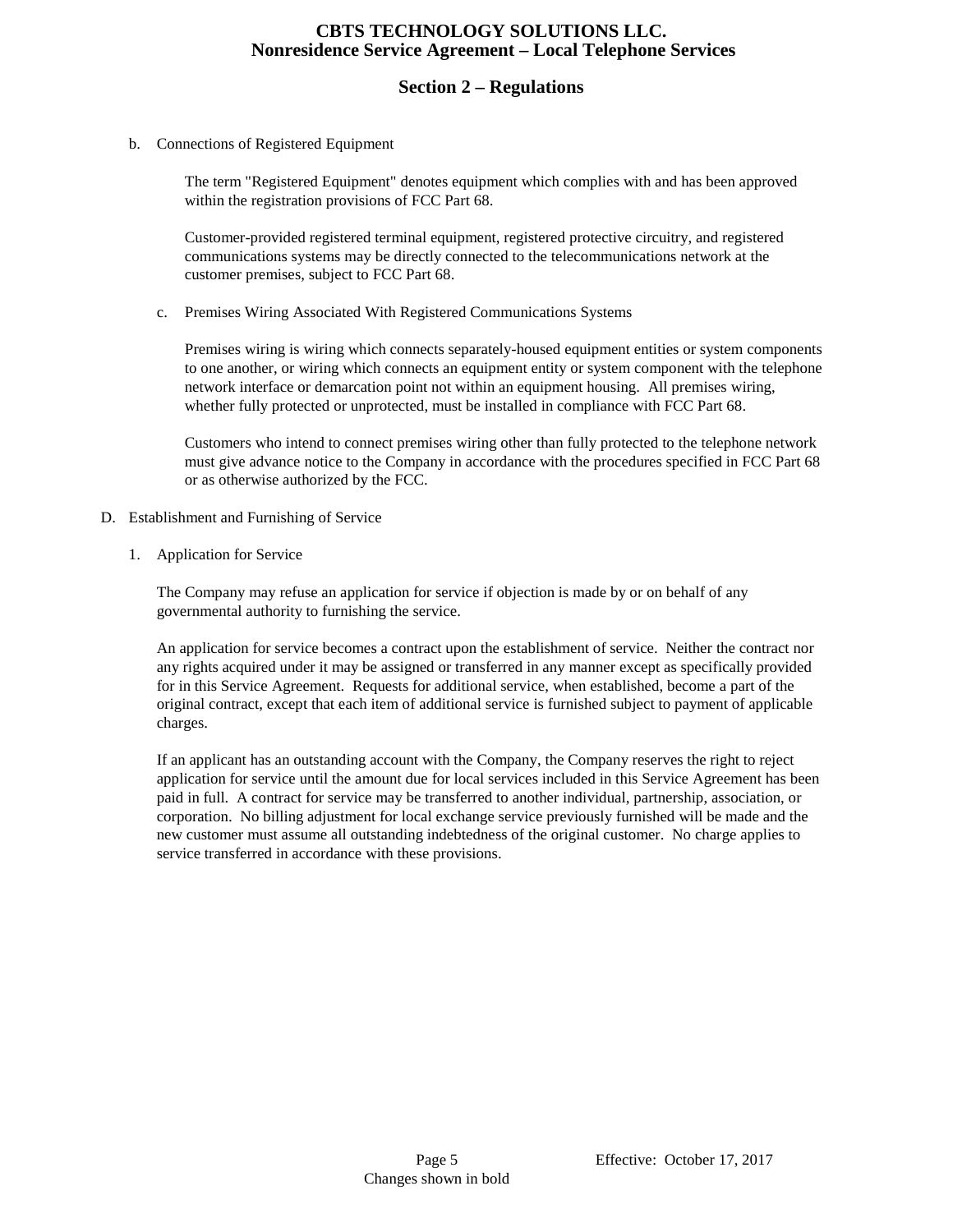# **Section 2 – Regulations**

#### 2. Deposits

The Company will comply with the Minimum Telephone Service Standards (MTSS), 4901:1-5-13, with respect to the establishment of service and the requirements to establish creditworthiness. Such deposit will be in accordance with the individual service history method as described in the MTSS. The fact that a deposit has been made in no way relieves the applicant or customer from complying with the Company's regulations concerning prompt payment of bills on presentation. Simple interest at the rate of 3.0% per annum is paid for the period during which a cash deposit is held by the Company. However, no interest is paid on deposits held for less than six months. When the contract is terminated, or after one year of satisfactory payments, whichever is earlier, the amount of the deposit and any accrued interest is credited to the customer's account and any credit balance which may remain is refunded. The Company will review annually each active account for which a deposit is being held and will refund the deposit plus accrued interest for qualified customers in the form of a check or credit.

#### 3. Telephone Numbers

The customer has no property right in the telephone number which is assigned by the Company, or any right to continuance of service through any particular central office, and the Company reserves the right to change the telephone number or the central office designation, or both, of a customer whenever it deems it necessary to do so in the conduct of its business.

4. Payment for Service

The Company incorporates, by reference, and will adhere to, the guidelines for subscriber bills, as found in Chapter 4901:1-5-15 O.A.C. Minimum Telephone Service Standards.

- a. The customer is responsible for payment monthly, in accordance with Section 2, part 5.c, of all charges for facilities and services furnished the customer, including charges for services originated or charges accepted at such facilities. Charges are payable at the Company's Business offices or at any agency authorized to receive such payments.
- b. Bills are rendered monthly and include charges for local service for the current service month.
- c. A subscriber's bill will not be due earlier than 14 days from the bill date printed on the bill. If the bill is not paid by the due date, it then becomes past due.
- d. Prior written notice, in accordance with Chapter 4901:1-5-17 O.A.C, Minimum Telephone Service Standards (MTSS), will be given if service is to be temporarily denied or the contract terminated for the non-payment of any sum due in accordance with Section 2, part D.5 following. Service will not be denied prior to seven days from the postmark on the notice per Chapter 4901:1-5-17 O.A.C. (MTSS).
- e. Partial payments will be administered in accordance with the Minimum Telephone Service Standards, Chapter 4901:1-5 O.A.C.
- f. Where the Company provides billing inquiry service, customer inquiries relative to toll charges will be responded to promptly by the Company.
- g. Where the inquiry service is provided by an IXC or its designated agent, the IXC or agent will be responsible for notifying the Company immediately regarding any bona fide dispute over outstanding toll charges, so that service will not be terminated during the investigation of the dispute.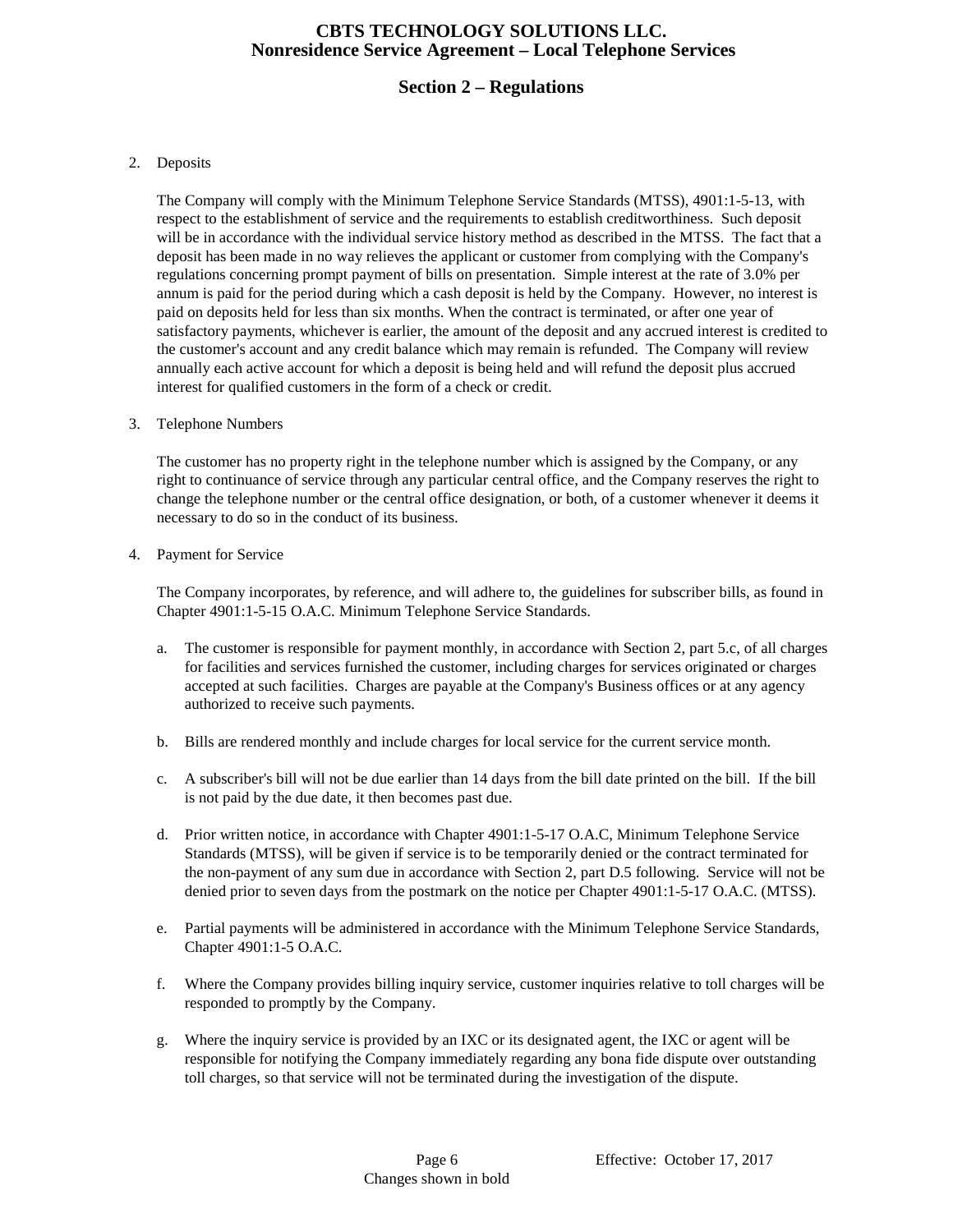# **Section 2 – Regulations**

- h. A subscriber who orders service or equipment installations, moves, or changes prior to the date of any increase in the one time charge applicable to such work will be subject to the one time charge in effect at the time the subscriber's order was received by the Company, provided the work is completed within the Company's normal installation interval in effect at the time the order was placed. However, if subsequent to the effective date of the increase in the one time charge, the completion of such work is delayed beyond the Company's normal installation interval and the delay is not caused by the Company, the subscriber will then be subject to the one-time charge in effect at the time the work is completed by the Company.
- i. Insufficient Fund Checks

Customers will be charged \$25.00 on all checks issued to the Company which are returned due to insufficient funds. At the discretion of the Company, the insufficient funds check charge may be waived under appropriate circumstances (e.g. a bank error).

j. Late Payment Charge

See Customers will be charged a late payment penalty in the amount of **2.0%** per month on all delinquent amounts owed to the Company.

- 5. Denials or Disconnection and Restoral of Service
	- a. Telephone service may be disconnected for subscriber nonpayment of charges not in bona fide dispute, for the following:
		- 1. Local services for which the associated charges are directly regulated by the PUCO; (See Note 1) or
		- 2. Interexchange carrier services for which the Company does the principal billing. However, local service may not be disconnected for subscriber nonpayment of toll service.
		- Note 1: All regulated telephone services provided by a local service provider, except toll service, is defined as local service, as established in Case No. 95-790-TP-COI, Entry on Rehearing, December 12, 1996.
	- b. Service may be disconnected or refused when any of the following conditions exist, provided that the Company notifies or attempts to notify the customer in accordance with the Minimum Telephone Service Standards:
		- 1. Violation of or noncompliance with the PUCO's regulations governing service supplied by the Company;
		- 2. Failure to comply with municipal ordinances or other laws pertaining to telecommunications services;
		- 3. Refusal by the subscriber to permit the Company necessary access to facilities or equipment;
		- 4. Failure to establish credit or make a deposit, when requested, for initial, current, or additional service;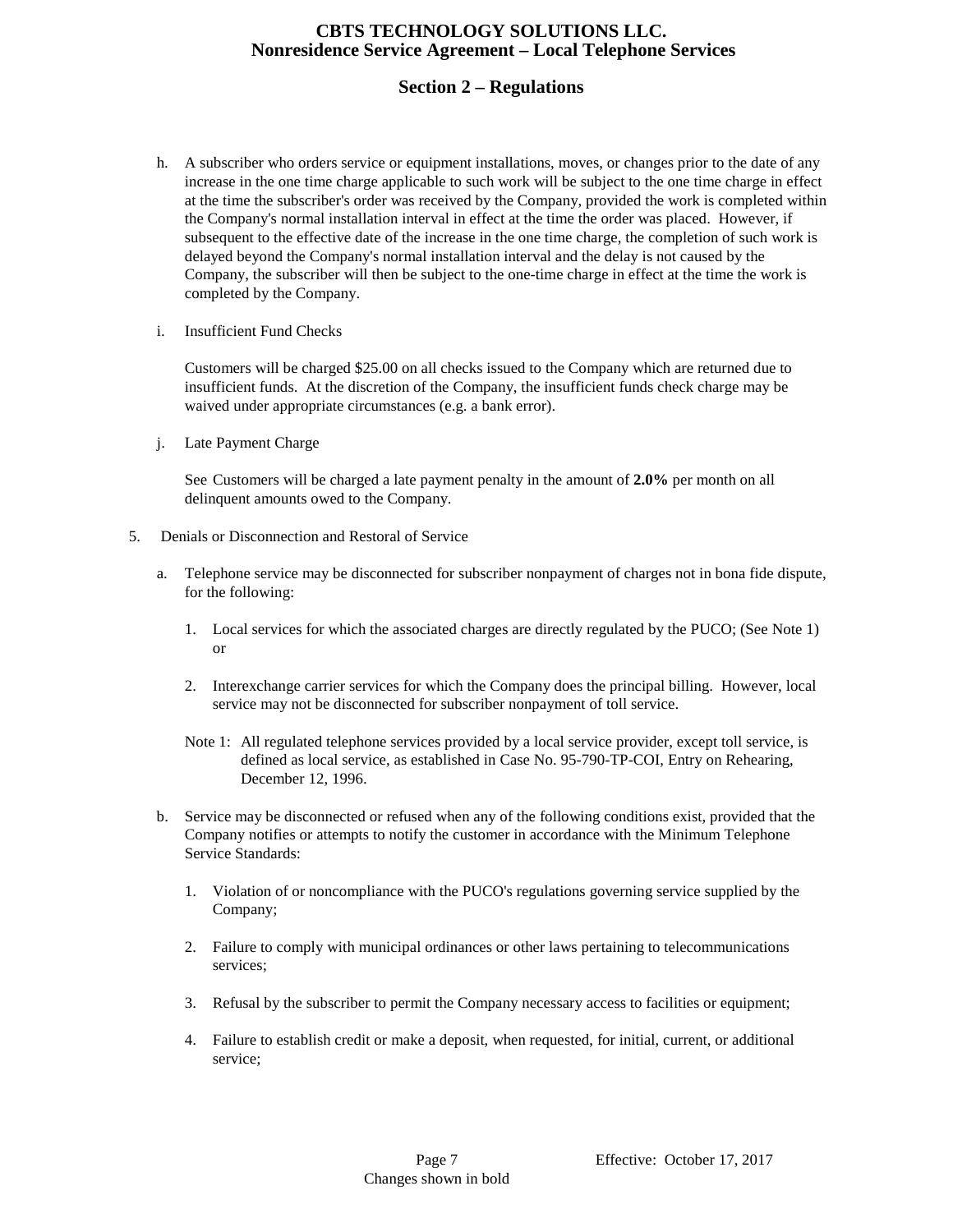# **Section 2 – Regulations**

- 5. When an emergency may threaten the health or safety of a person, a surrounding area, or the Company's distribution system;
- 6. In the event of a subscriber's use of telecommunications equipment in a manner which adversely affects the Company's equipment, its service to others, or the safety of the Company's employees or subscribers;
- 7. In the event of tampering with any facilities or equipment furnished and owned by the Company;
- 8. Violation of or noncompliance with the Company's rules or Service Agreements.

The Company, under the provisions of this Service Agreement, may either temporarily deny service or terminate the contract without incurring any liability.

- c. The Company reserves the right to discontinue or refuse service because of abuse or fraudulent use of service. Abuse or fraudulent use of service includes the use of service or facilities of the Company to transmit a message or to locate a person or otherwise to give or obtain information without payment of appropriate charges, or violation of any law or regulation pertaining to telecommunications service.
- d. Service may not be refused, denied or disconnected for any of the following reasons:
	- 1. Delinquency in payment for service by a previous occupant at the premises to be served;
	- 2. Failure to pay any amount which, according to established payment dispute and resolution procedures, is in bona fide dispute;
	- 3. Failure to pay directory advertising charges or any other non-regulated service charges including 900/700 or any "dial-it"-like service charges.
- e. The Company incorporates by reference, and will adhere to, the Minimum Telephone Service Standards, Chapter 4901:1-5 O.A.C. regarding the denial and disconnection of service.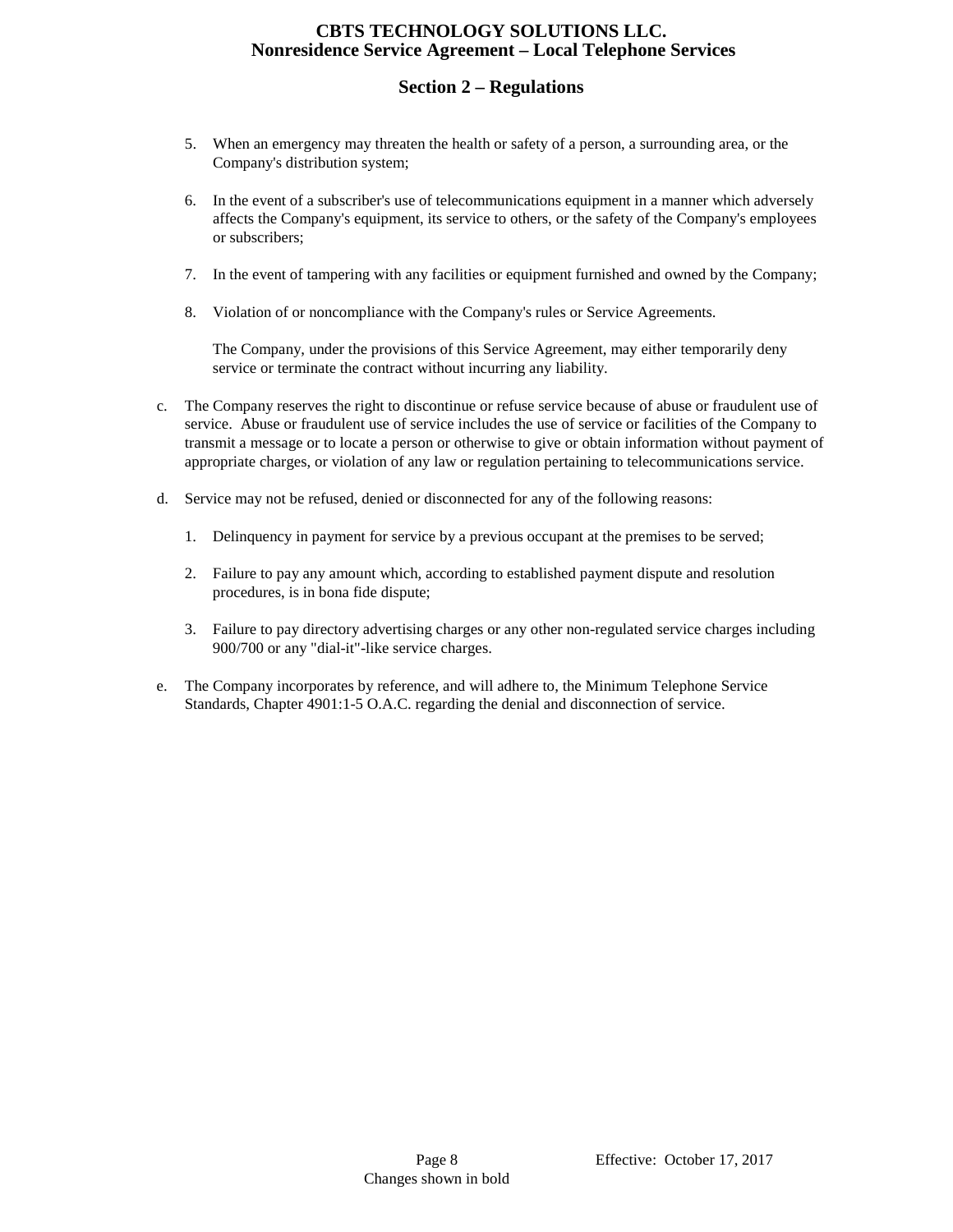# **Section 2 – Regulations**

#### 6. Maintenance and Repairs

The Company undertakes to maintain and repair the equipment and facilities which it furnishes to customers pursuant to its Service Agreements. The customer is responsible for damages to equipment or facilities of the Company caused by the negligence or willful act of the customer.

The customer may not rearrange, disconnect, remove, or attempt to repair, or permit others to rearrange, disconnect, remove, or attempt to repair any equipment or facilities which the Company maintains or repairs pursuant to its Service Agreements, without the express consent of the Company.

If trouble develops and the customer has any equipment or facilities which the Company does not maintain or repair, the customer will make appropriate tests to determine whether that equipment or facility is the cause of the trouble before reporting an out-of-service or other trouble condition to the Company.

Customers will be required to pay the maintenance of service charges, for visits made by the Company to the customer's premises, when a service difficulty or trouble report results from equipment or facilities not maintained or repaired by the Company. The customer will be advised, before a visit to his premises, of the possibility of a maintenance of service charge.

Maintenance of Service Charge:

| (1) During Normal Working Hours     | $$265.00$ per visit |
|-------------------------------------|---------------------|
| (2) Outside of Normal Working Hours | $$400.00$ per visit |

Normal Working Hours are defined as Monday to Friday, 7am to 7pm in the time zone of the customer's location of the dispatch. If a visit begins and/or ends outside this period, it is considered Outside of Normal Working Hours.

Any dispatch that begins or ends from 12:01 am to 12:00 am the following day the time zone of the customer's location of the dispatch. If a visit begins and/or ends outside this period, it is considered Outside of Normal Working Hours. Any dispatch that begins or ends from 12:01 am to 12:00 am the following day the time zone of the Customer's Premises on these holiday's will also be considered "Outside of Normal Working Hours":

Independence Day Labor Day Labor Day Thanksgiving Day Day after Thanksgiving Presidents' Day Christmas Day

New Year's Day Memorial Day Martin Luther King Jr. Day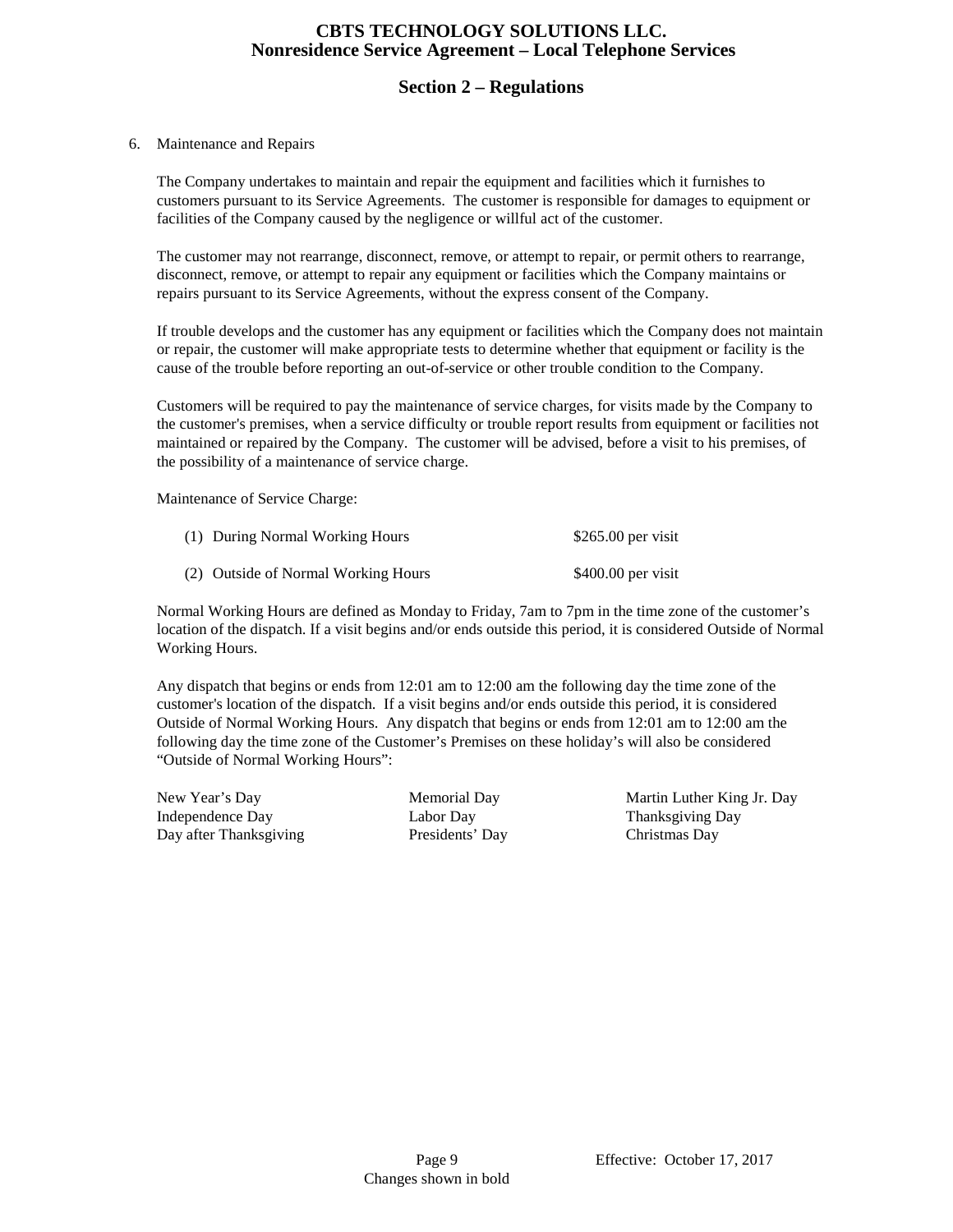# **Section 2 – Regulations**

7. Special Equipment and Arrangements

Special equipment and arrangements requested by customers and not otherwise provided for in this Service Agreement may be furnished where possible, if not detrimental to any of the services furnished by the Company, at charges that are in addition to other applicable charges.

8. Overtime

For work performed outside the normal working hours of the Company at the request of the customer, the additional expense incurred by the Company is charged to the customer in addition to other charges which are applicable. In such cases, charges based on the cost of labor, materials, and other costs incurred by or charged to the Company will apply. The customer will be notified in advance if such charges may apply.

9. Non-Routine Installation and/or Maintenance

At the customer's request, installation and/or maintenance may be performed outside the Company's regular business hours, or (in the Company's sole discretion and subject to any conditions it may impose) in hazardous locations. In such cases, charges based on the cost of labor, materials, and other costs incurred by or charged to the Company will apply. If installation is started during regular business hours but, at the customer's request, extends beyond regular business hours into time periods including, but not limited to, weekends, holidays, and/or night hours, additional charges may apply. The customer will be notified in advance if such charges may apply.

10. Identity of Customer-Announcement Facilities

Use of Company facilities for public announcement service or non-public announcement service is subject to the following conditions:

- a. For purposes of identification, exchange service customers who transmit recorded announcements over facilities provided by the Company must include in the recorded message the name of the organization or individual responsible for the service and the address at which the service is provided.
- b. Customers transmitting factual announcements such as time, weather, stock market quotations, airline schedules, and similar information are excluded from the preceding conditions.
- c. Failure to comply with the provisions of this Service Agreement will be cause for termination of the service.
- d. The Company will reveal on request, to the extent the information is available from its records, the identity of the individual responsible for service with which announcement facilities have been associated.
- 11. Wire Tap Investigation

When a wire tap investigation is made by the Company at the request of a customer, and no wire tap trouble condition in Company equipment or facilities can be found, the cost incurred for inspection of the facilities and equipment serving the customer may be charged to the customer.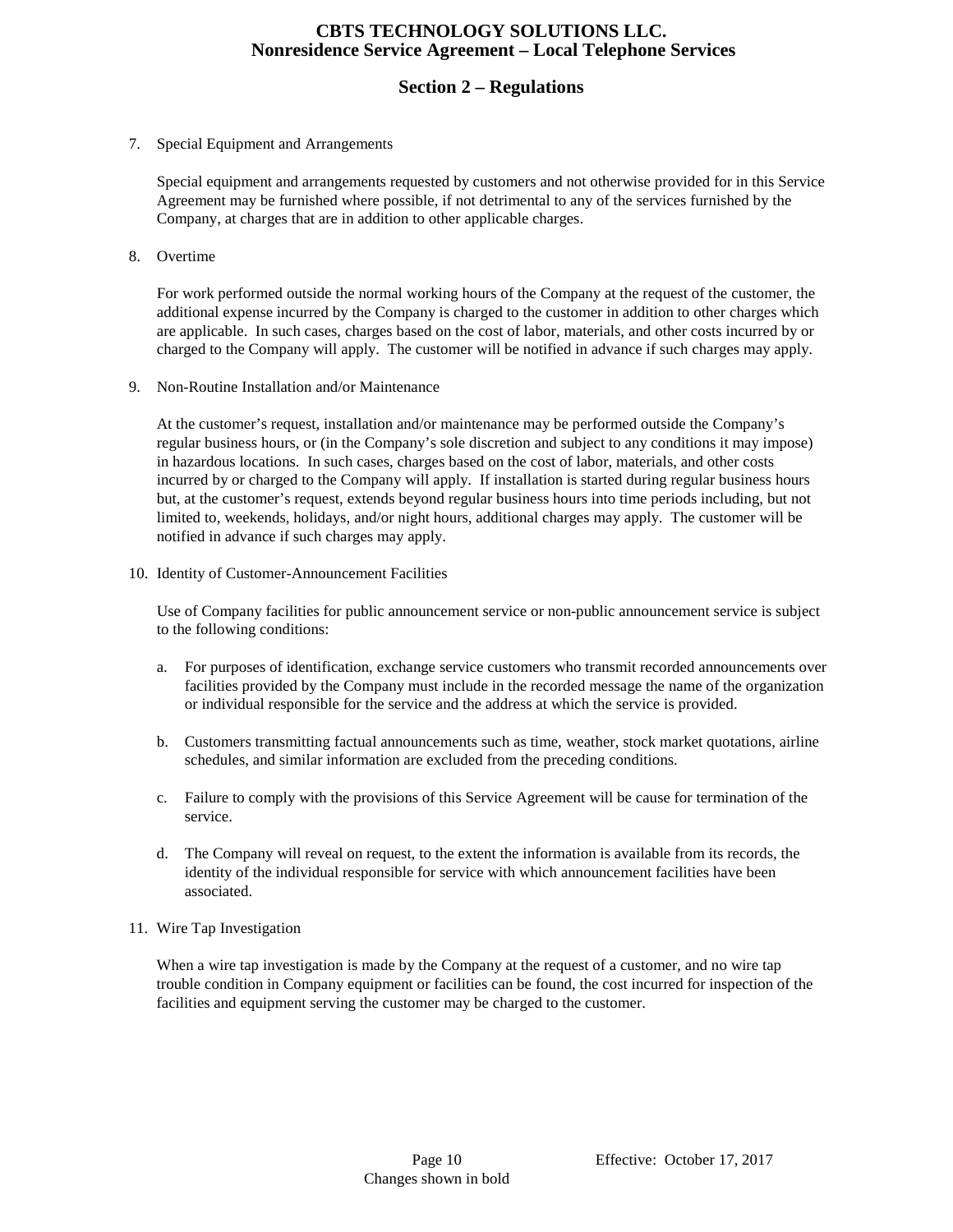# **Section 2 – Regulations**

#### E. Directories

1. Ownership and Use

The Company reserves the right to charge for directories issued in replacement of directories defaced or mutilated while in possession of customers.

2. Distribution

The Company will furnish to its customers without charge only the directories required by the Minimum Telephone Service Standards, Chapter 4901:1-5-06, O.A.C.

F. Minimum Telephone Service Standards

The Company will provide service in compliance with the Minimum Telephone Service Standards as currently or prospectively established by the Commission.

Customers have certain rights and responsibilities under the Minimum Telephone Service Standards (Ohio Administrative Code 4901:1-5)(MTSS). These safeguards can be found in the Appendix to Ohio Administrative Code 4901:1-5-03, which is entitled "Telephone Customer Rights and Responsibilities". These rights and responsibilities include complaint handling, ordering or changing service, service repair, payment of bills, and disconnection and reconnection of service.

- G. Variable Term Payment Plan
	- 1. General
		- a. The Variable Term Payment Plan (VTPP) is a payment plan which allows customers to pay a fixed rate for services over one of any currently available payment periods. A different monthly rate applies for the duration of each period. The monthly rate varies inversely with the length of the payment period, e.g., the monthly rate for a short period is greater than that for a long period.
		- b. The minimum period is 12 months, unless otherwise specified in the Company's Service Agreements.
		- c. During the effective term of a customer's initial payment period, the monthly rate is not subject to Company-initiated changes.
		- d. Unless specifically exempted, services furnished under the Variable Term Payment Plan are subject to all general regulations applicable to the provision of service by the Company as stated elsewhere in this and other Service Agreements.
	- 2. Regulations
		- a. Application of Rates and Charges (unless stated otherwise in the Service Agreement)
			- 1. The monthly rate applicable at the time a customer subscribes to a product or service under the Variable Term Payment Plan is not subject to Company-initiated change during the initial payment period, providing there are no customer-initiated delays in the establishment of the subscribed-for product or service.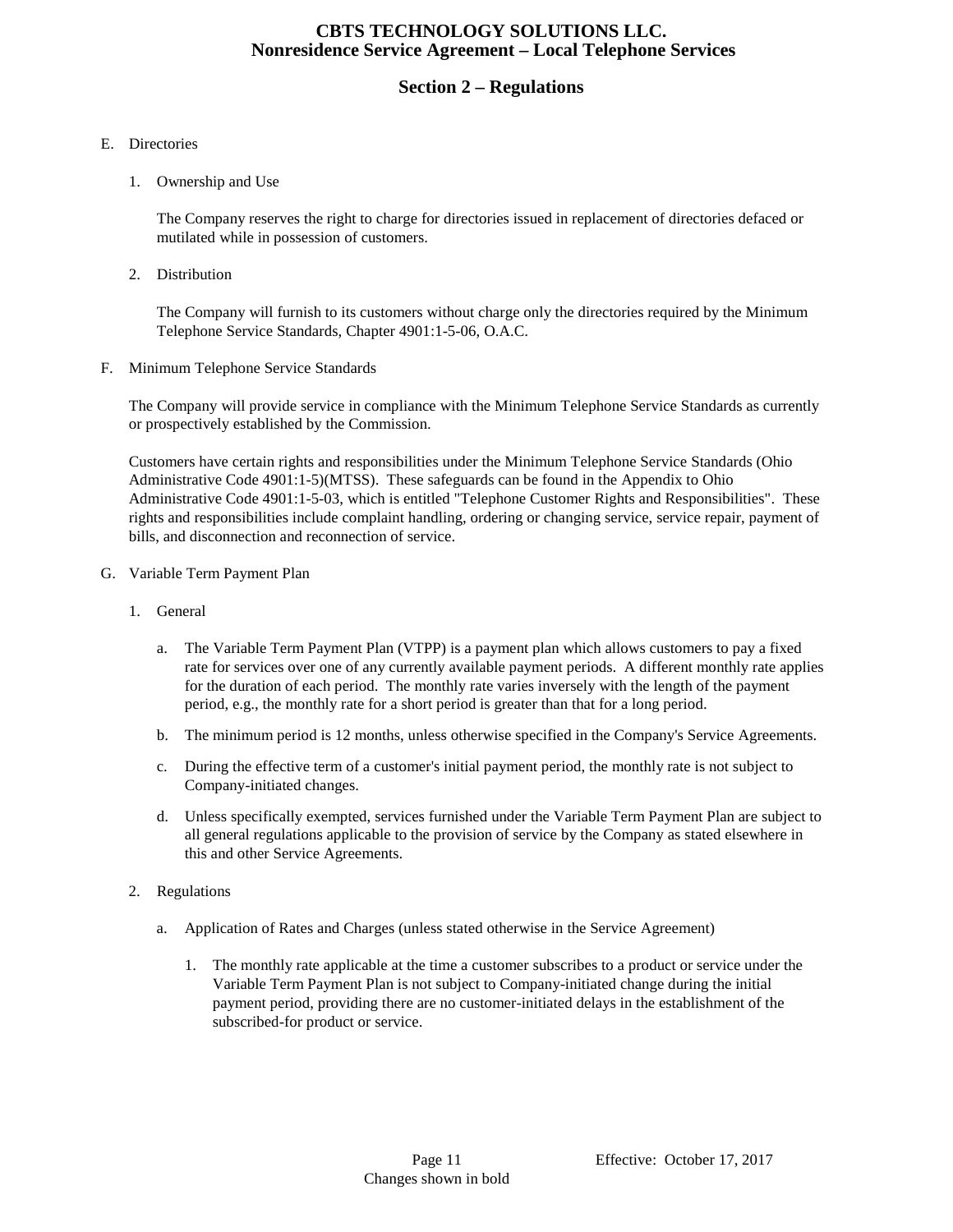# **Section 2 – Regulations**

- 2. After the expiration of either the initial payment period or the subsequent 12-month payment periods the monthly rate will continue to be the same rate that the customer paid under their initial term agreement. The rate will be subject to Company-initiated changes with a 60-day written notice to the customer during which time the customer shall have the right to terminate the agreement, without incurring termination charges. The rate adjustment would not exceed the rate found in the Service Agreement.
- 3. Nonrecurring charges are to be paid in full at the time of installation.
- 4. In the event that all or any part of the service is disconnected at customer request before expiration of any selected payment period of greater than one month's duration, the customer will be required to pay termination charges as stated in this Service Agreement.
- 5. Rates and charges apply according to the appropriate schedules for products and services offered under the Variable Term Payment Plan.
- b. Renewal Options

The customer has the following renewal options:

- 1. Prior to completion of the present VTPP payment period and upon notification to the Company, a customer may renew for any payment period currently available under VTPP. The rates will be those currently in effect for new customers at the time of renewal. The new payment period starts the day following completion of the prior payment period.
- 2. If upon completion of the current payment period the customer has not chosen a new payment period and has not requested discontinuance of service, the customer's agreement will automatically renew for a 12-month period at the rate the customer is paying under their current agreement unless either party notifies the other in writing or verbally of its intention not to renew, at least 30 days before the end of the then-current term.
- c. Early Contract Termination

Unless otherwise noted in the Service Agreement or contract, if the customer terminates their service prior to the expiration date of the term agreement, the customer will be required to pay early termination charges that equate to the monthly charges for the remainder of either the initial payment period or the subsequent 12-month payment periods. If nonrecurring charges associated with the installation of the business services were waived, the customer will become liable for payment of the waived charges.

d. Additions

If the customer wishes to make additions, the customer may also select, from those currently available in the Service Agreement, a different payment period of equal or shorter length than the time remaining in the period selected for the existing service at the current filed rates for the selected period. The additions may then have a different expiration date than the existing service.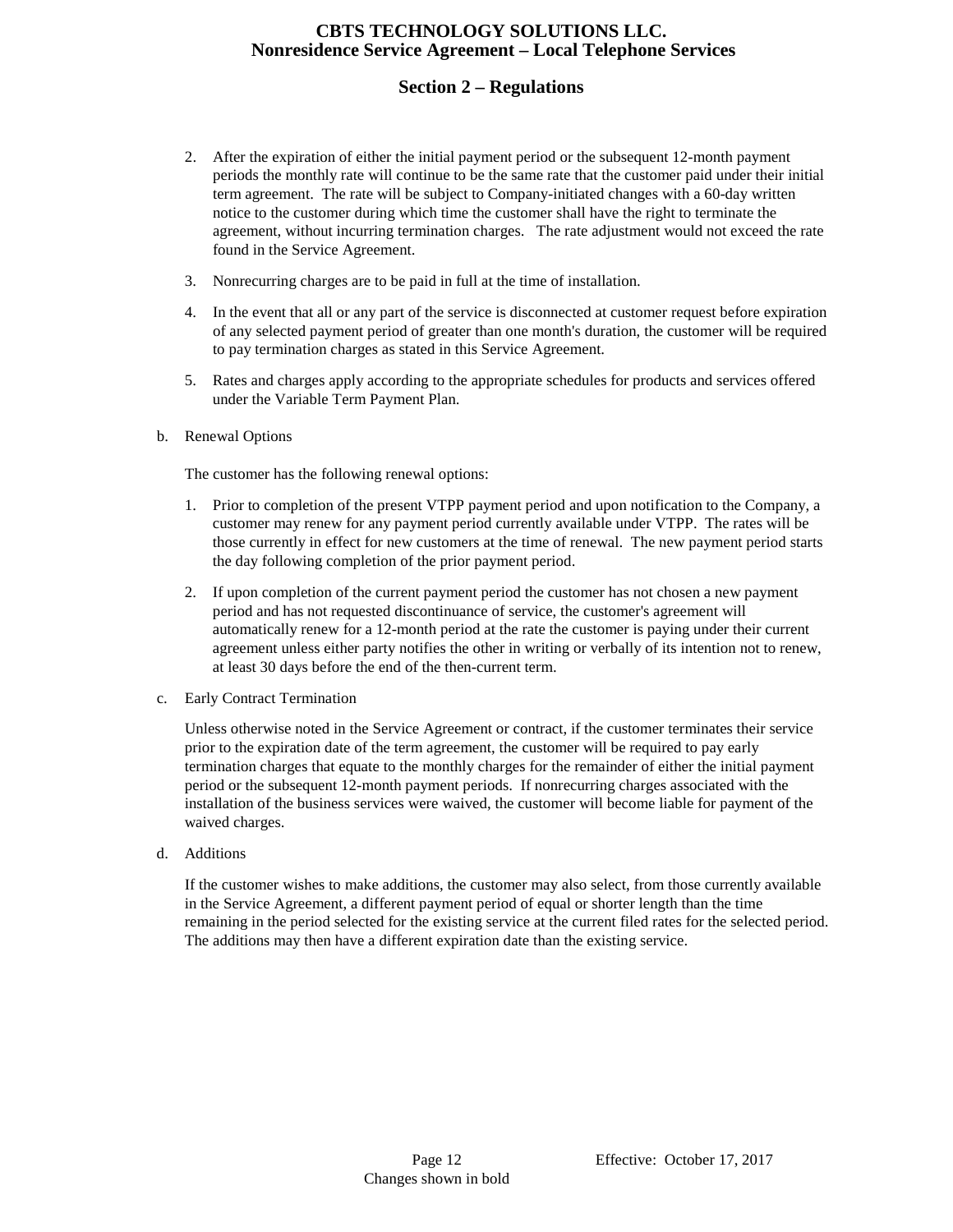# **Section 2 – Regulations**

#### e. Upgrades

- 1. Allowable upgrades to products offered by the Company are specified in the Service Agreement currently in effect for offerings under the Variable Term Payment Plan.
- 2. A customer who elects to upgrade an installed product may choose one of two options, unless otherwise specified in the Service Agreement or contract:
	- a. The existing payment period may be extended by a period of time specified in the Service Agreement, and the new and the previously installed service will expire on the same date. The rate level applicable for the new service is the one currently in effect for the payment period which the customer had selected prior to the upgrade, while the rates for services previously installed and continuing in service are unaffected. (If the payment period selected by the customer prior to the upgrade has been discontinued in the Service Agreement, the new service will be billed at rates applicable for the next shorter payment period in the current Service Agreement.)
	- b. The new service may be billed over a currently available payment period of equal or shorter length than the time remaining in the existing payment period. Current rates apply for the selected payment period for the new service. Rates for service previously installed and continuing in service are unaffected. The expiration date of the new service is then either the same as or earlier than that of the previously installed system.

When the expiration date of the new service is earlier, the customer must select another payment period for the service according to the terms and conditions stated in the preceding paragraph at the time of expiration.

- f. Downgrades
	- 1. Allowable downgrades for installed services are specified in the Service Agreements.
	- 2. A customer has the option to place any new service on a coterminous payment unless otherwise specified in the product s Service Agreement. Rates for the new service are those currently in effect for the original payment period (or, if the period is no longer available, for the next shorter one). The rates for services remaining after the downgrade will not be affected.
	- 3. When a coterminous payment period is not chosen for new service, the customer must select a payment period of equal or shorter length than the time remaining in the current payment period. Current rates apply for the equal or shorter payment period. Service remaining on the customer's premises will continue to be billed at the rates in effect before the downgrade. The new service may than have a different expiration date from the service which remained after downgrading.
	- 4. When the expiration dates differ, the customer must select a new payment period for the service (at the time of expiration) added at the time the service was downgraded, according to the terms and conditions in this section.